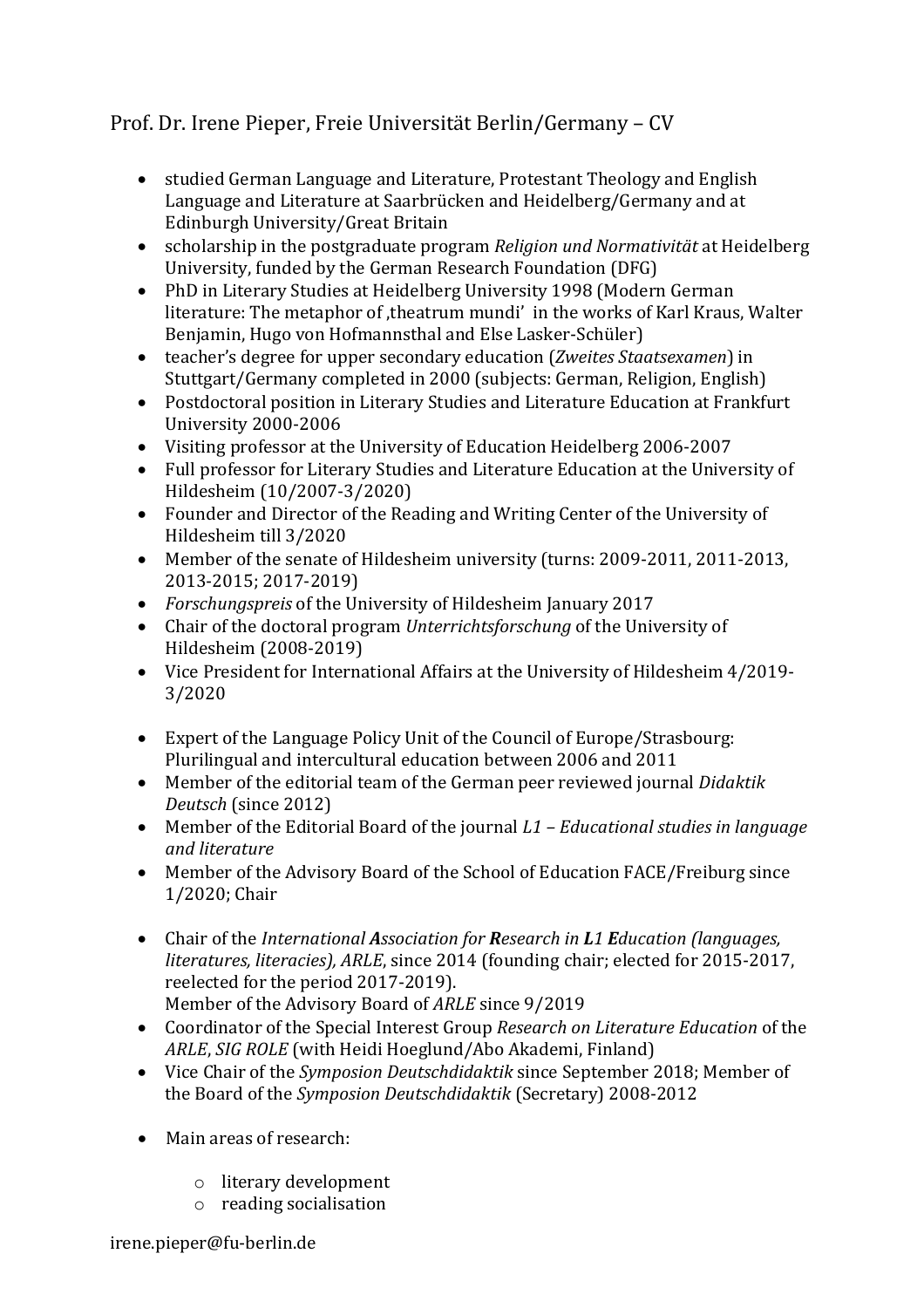- o verbal interaction in the literature classroom
- o understanding metaphor
- o constitution of subject matter in the classroom
- o literature education and professional knowledge
- Projects:
	- o Literary Understanding and Metaphor: a study of the processes used by learners to understand poetic metaphor and of the ways in which teachers model such understanding and how it comes about (LiMet), funded by the German Research Foundation DFG till 3/2019 (together with Dorothee Wieser/TU Dresden, Germany)
	- o TAMoLi Texts, activities and motivation in the literature classroom in lower secondary, bi-national project in cooperation with Andrea Bertschi-Kaufmann/Basel, Switzerland and Katrin Böhme/Potsdam, Germany, funded by the program of Lower Saxony Pro Niedersachsen/Niedersächsisches Vorab till 3/2020
	- $\circ$  responsible for the German part of the international EU-Comenius project LiFT-2: Literary framework for teachers in secondary education, initiated and lead by Theo Witte/The Netherlands

see: [http://www.literaryframework.eu](http://www.literaryframework.eu/)

- Selected international publications:
	- o *Irene Pieper (2020):* L1 Education and the Place of Literatur: In: Bill Green/Per-Olof Erikson: Rethinking L1. Springer (accepted; to be out in the course of the year).
	- o *Dominik Fässler, Andrea Bertschi-Kaufmann; Irene Pieper; Sebastian Weirich; Katrin Böhme (2019):* Student reading motivation and teacher aims and actions in literature education in lower secondary school. In: RISTAL – Research in Subject Matter Teaching and Learning, 118-139. [https://doi.org/10.23770/rt1828.](https://doi.org/10.23770/rt1828)
	- o *Irene Pieper, Bianca Strutz (2018):* Learners' approaches to poetic metaphor. A think aloud study with secondary students in grade 6 and 9. Contribution to a special issue in honor of Gert Rijlaarsdam *Making Connections: Studies of Language and Literature Education. L1-Educational Studies in Language and Literature, 18, p. 1-35.*  <https://doi.org/10.17239/L1ESLL-2018.18.03.05> (peer reviewed)
	- o *Tanja Janssen, Irene Pieper (ed.s) (2016):* The Role of Writing in Literature Education. Special Issue of the journal L1. Educational Studies in Language and Literature, Vol. 16.
	- o *Irene Pieper, Florentina Sâmihăian (2016):* International Research Cooperation in What Used to Be Called Mother Tongue Education. The Example of LiFT-2. In: Iris Winkler/Frederike Schmidt (ed.s): Perspektiven interdisziplinärer Forschung in der Deutschdidaktik. Frankfurt u.a.: Lang (Positionen der Deutschdidaktik 2), 153-180.